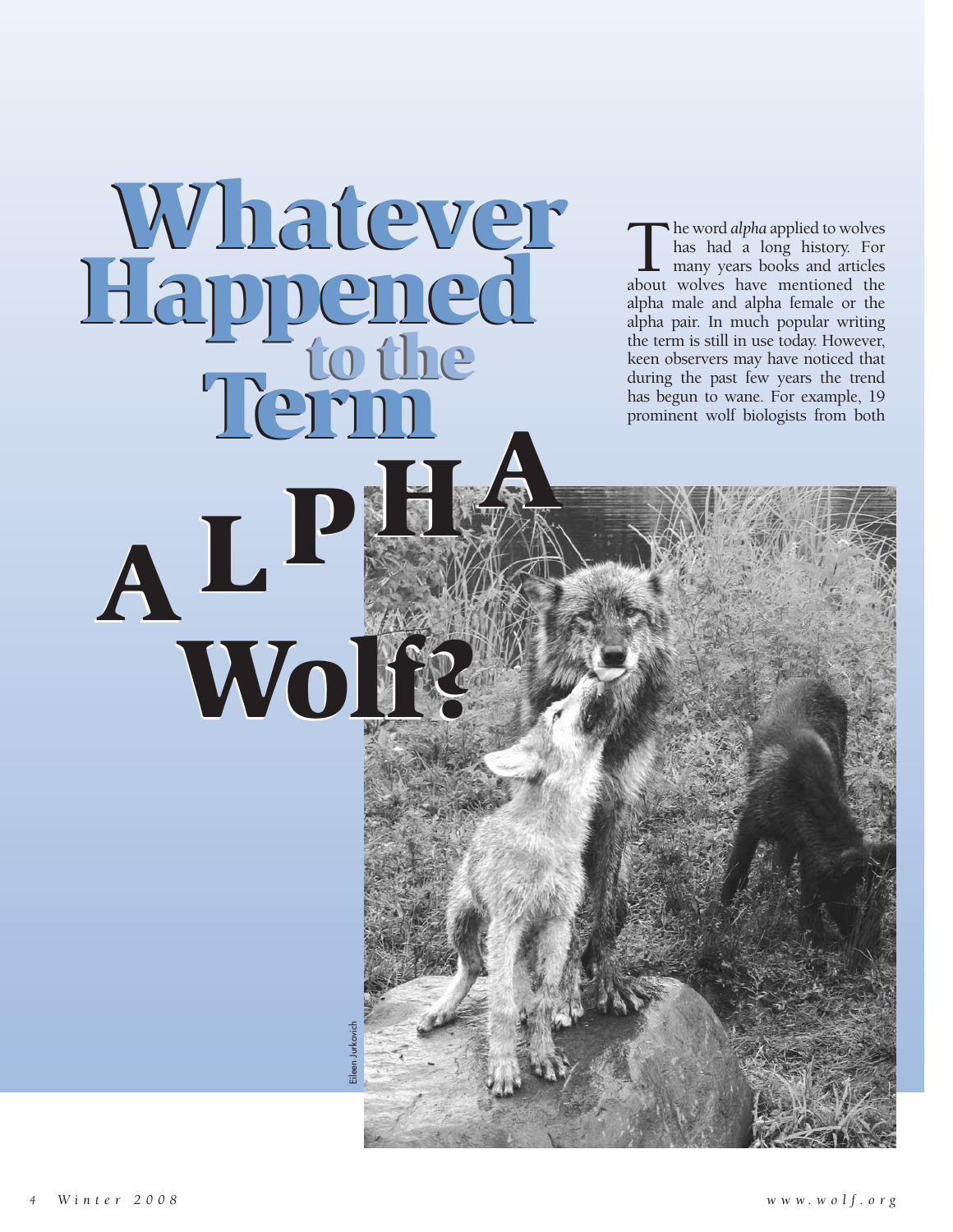Europe and North America never mentioned the term *alpha* in a long article on breeding pairs of wolves. The article, titled "The Effects of Breeder Loss on Wolves," was published in a 2008 issue of the *Journal of Wildlife Management.* In the 448-page, 2003 book *Wolves: Behavior, Ecology, and Conservation,* edited by Luigi Boitani and myself and written by 23 authors, *alpha* is mentioned in only six places and then only to explain why the term is outdated. What gives?

This change in terminology reflects an important shift in our thinking about wolf social behavior. Rather than viewing a wolf pack as a group of animals organized with a "top dog" that fought its way to the top, or a male-female pair of such aggressive wolves, science has come to understand that most wolf packs are merely family groups formed exactly the same way as human families are formed. That is, maturing male and female wolves from different packs disperse, travel around until they find each other and an area vacant of other wolves but with adequate prey, court, mate, and produce their own litter of pups.

Sometimes this process involves merely a maturing male courting a maturing female in a neighboring pack and then the pair settling down in a territory next to one of the original packs. In more saturated populations, this may mean wolves moving many miles to the very edge of wolf range and finding mates there that have similarly dispersed. This is the process that helps a growing wolf population expand its range. A good example is the ever-increasing wolf population in Wisconsin. There, not only is the main population in the northern part of the state continuing to fill the north with more and more pack territories, but wolves have managed to form a separate population in the central part of the state through this dispersal and proliferation of packs. Currently about 18 packs live in central Wisconsin.

But now back to the family. As the original, new pairing wolves raise their pups, they feed and care for them just like any other animals care for their young. As the pups grow and develop, their parents naturally guide their activities, and the pups naturally follow. During fall when the pups begin to accompany their parents away from the den or rendezvous site and circulate nomadically around the territory, the pups follow the adults and learn their way around. The parents then automatically fall into the leadership role in the pack as they guide the pups throughout their territory. This leadership role, however, does not involve anyone fighting to the top of the group, because just like in a human family, the youngsters naturally follow their parents' lead.

Certainly as the pups further develop, they begin to gain some independence, and individuals might temporarily stray from the group, exploring this and that along the



*As the pups grow and develop, their parents naturally guide their activities, and the pups naturally follow. During fall when the pups begin to accompany their parents away from the den or rendezvous site and circulate nomadically around the territory, the pups follow the adults and learn their way around.*

Bob Landis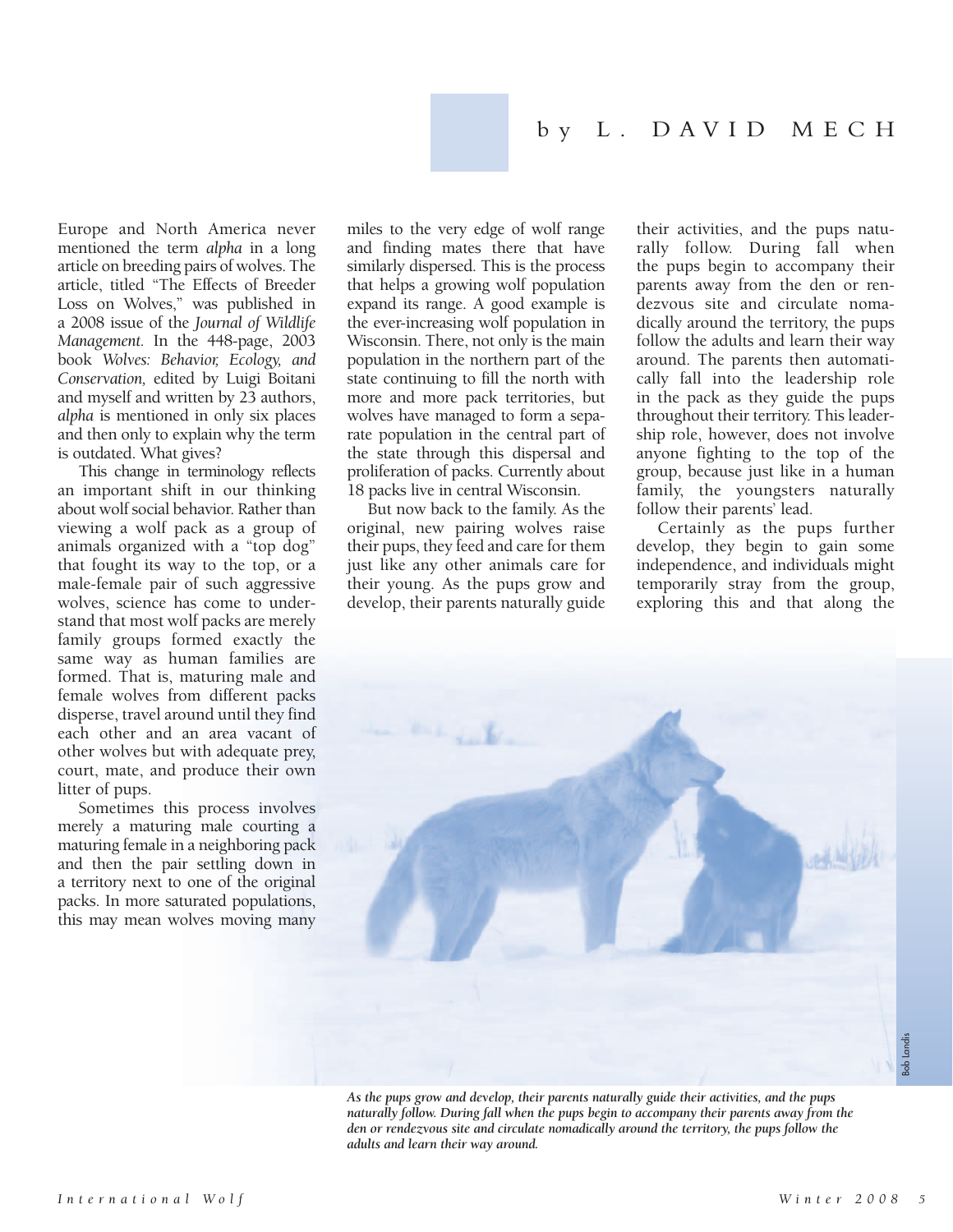pack's travels. However, the parents continue to guide the group as they hunt prey, scent-mark the territory, fend off scavengers from their kills, or protect the group from neighboring wolf packs that they might encounter.

As the pups continue to develop and reach 1 year of age, their parents produce a second litter of pups, which become the younger siblings of the first litter. Again the parents continue to guide and lead the new litter along with the older litter and remain the pack's leaders. The yearlings naturally dominate the new pups just as older brothers and sisters in a human family might guide the younger siblings, but still there is no general battle to try to gain pack leadership; that just naturally stays with the original parents. Some of the older siblings will disperse between the ages of 1 and 2 in some populations, and in others they may remain with the pack through about 3 years of age. However, eventually almost all of them will disperse, try to find mates, and start their own packs.

Given this natural history of wolf packs, there is no more reason to refer to the parent wolves as alphas than there would be to refer to the parents of a human family as the "alpha" pair. Thus we now refer to these animals as the male breeder and female breeder and as the breeding pair or simply the parents.

So how did science get so far off track for so long and refer to the parent wolves as alphas? The answer is an interesting story that nicely illustrates how science progresses. Several decades ago, before there were many studies of wolves under natural conditions, scientists interested in animal social behavior thought the wolf pack was a random assemblage of wolves that came together as winter approached in order to better hunt their large prey. Thus to study wolves in the only way they knew how, these folks gathered individual wolves from various zoos and placed them together in their own captive colony.

When one puts a random group of any species together artificially, these animals will naturally compete with each other and eventually form a type of dominance hierarchy. This is like the classical pecking order originally described in chickens. In such cases, it is appropriate to refer to the top-ranking individuals as alphas, implying that they competed and fought to gain their position. And so too it was with wolves when placed together artificially. Thus, the main behaviorist who studied wolves in captivity, Rudolph Schenkel, published a famous monograph describing how wolves interact with each other in such a group, asserting then that there is a top-ranking male and a top-ranking female in packs and referring to them as the alphas. This classical monograph was the main piece of literature on wolf social behavior available when



*When one puts a random group of any species together artificially, these animals will naturally compete with each other and eventually form a type of dominance hierarchy. In such cases, it is appropriate to refer to the top-ranking individuals as alphas, implying that they competed and fought to gain their position.*



*Most wolf packs are family groups formed the same way as human families are formed. That is, maturing male and female wolves from different packs disperse, travel around until they find each other and an area vacant of other wolves but with adequate prey, court, mate, and produce their own litter of pups.*

Lynn Rogers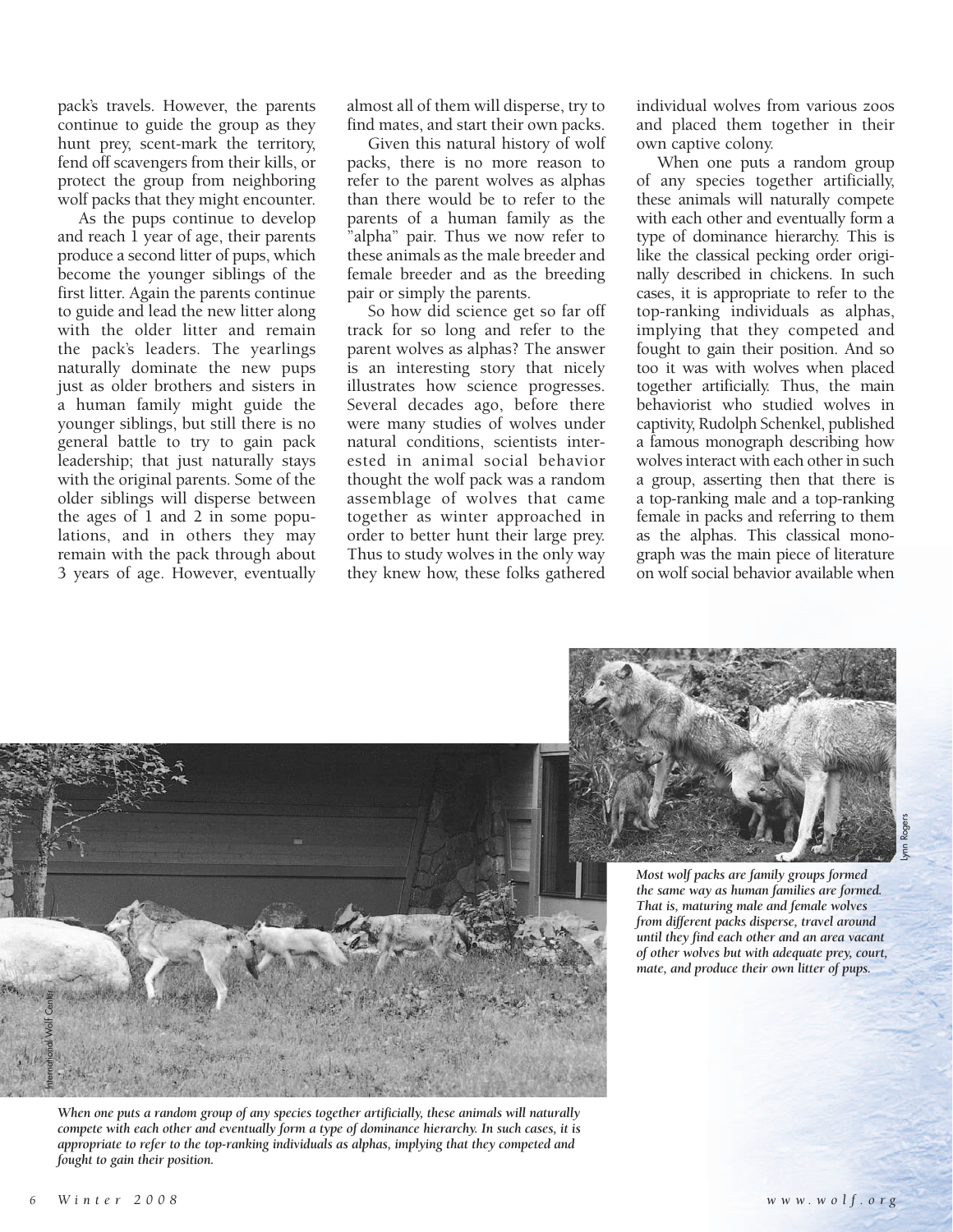I crafted my book *The Wolf: Ecology and Behavior of an Endangered Species* in the late 1960s.

This book was a synthesis of available wolf information at the time, so I included much reference to Schenkel's study. The book was timely because no other synthesis about the wolf had been written since 1944, so *The Wolf* sold well. It was originally published in 1970 and republished in paperback in 1981 and is still in print. Over 120,000 copies are now in circulation. Most other general wolf books have relied considerably on *The Wolf* for information, thus spreading the misinformation about alpha wolves far and wide.

Finally in the late 1990s, after I had lived with a wild wolf pack on Ellesmere Island near the North Pole for many summers witnessing firsthand the interactions among parent wolves and their offspring, I decided to correct this misinformation. By then, however, both the lay public and most biologists had fully adopted the alpha concept and terminology. It seemed no one could speak about a wolf pack without mentioning the alphas. Many people would ask me what made an alpha wolf an alpha and what kind of fighting and competition did it take to gain that position. Thus, in 1999 I published the article "Alpha Status, Dominance, and Division of Labor in Wolf Packs" in the *Canadian Journal of Zoology* formally correcting the misinformation in the scientific literature. I followed that up in 2000 with the article "Leadership in Wolf, *Canis lupus,* Packs" in the *Canadian Field Naturalist,* further elaborating on the role of the parent wolves in the pack's social order.

However, it has been said that it generally takes about 20 years for new science to fully seep down to general acceptance, including even new medical breakthroughs. Such seems to be proving true with the alpha-wolf concept. Several of my wolf biologist colleagues have accepted the update, but others suddenly correct themselves in the middle of their conversations with me; still others seem totally oblivious to the whole issue. It is heartening indeed to see newly published papers such as the one I cited above in the introduction to this article that have adopted the proper terminology.

The issue is not merely one of semantics or political correctness. It is one of biological correctness such that the term we use for breeding wolves accurately captures the biological and social role of the animals rather than perpetuate a faulty view.

One place where this issue becomes particularly confusing is Yellowstone National Park, where great numbers of the public spend much time observing wolves right along with wolf biologists and naturalists. Because the Yellowstone wolf population was newly restored and enjoys a great surplus of prey (6,000 to 12,000 elk, 4,000 bison,

**Rather than viewing a wolf pack as a group of animals organized with a "top dog" that fought its way to the top, or a male-female pair of such aggressive wolves, science has come to understand that most wolf packs are merely family groups formed exactly the same way as human families are formed .**

> *Some of the older siblings in a pack will disperse between the ages of 1 and 2 in some populations, and in others they may remain with the pack through about 3 years of age.*